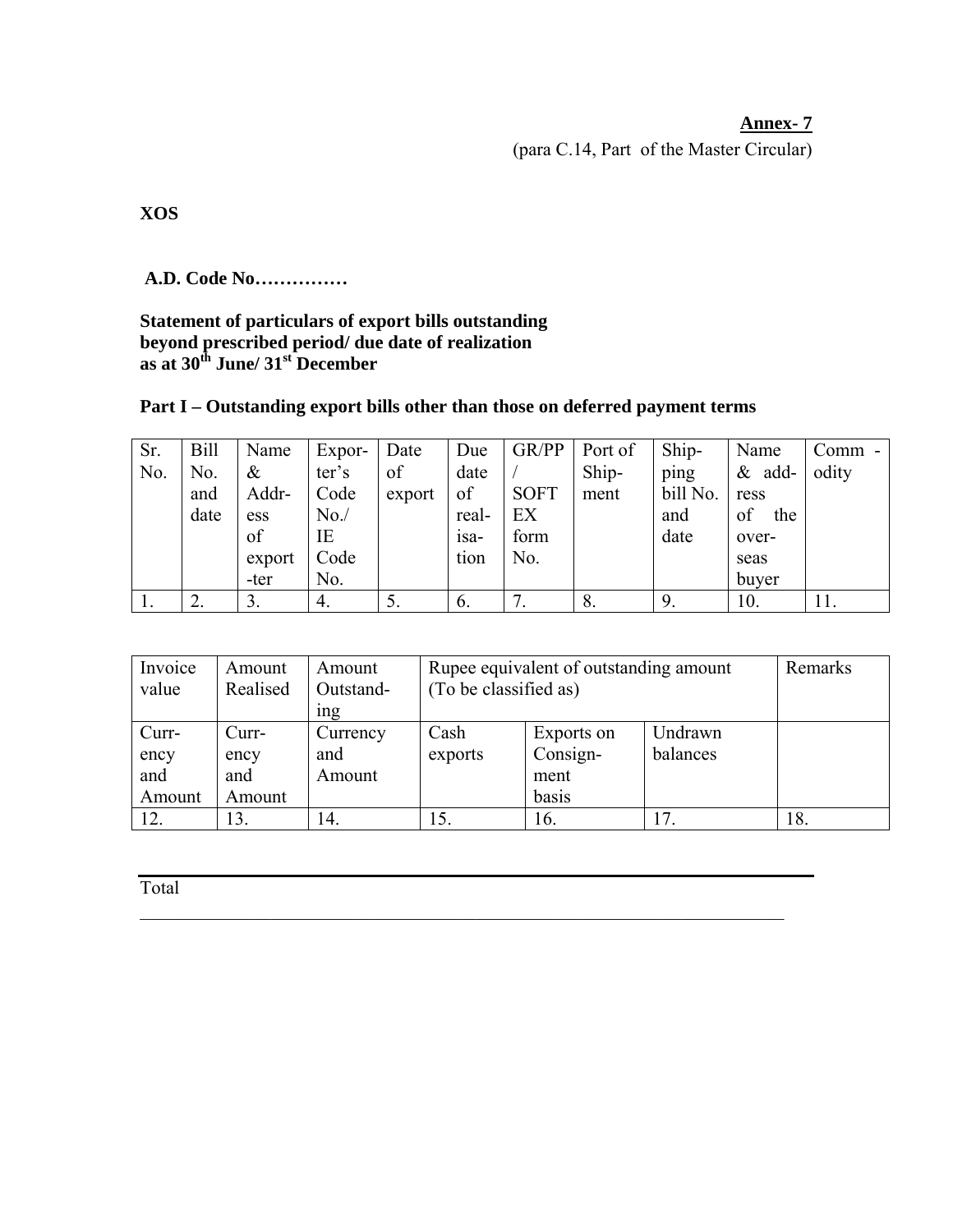### **Part II – Exports on deferred payment terms where installments (including interest) are outstanding beyond due date**

| Sr. | Name   | Expor    | No. $\&$ Date |        | <b>GR</b> | Port of | Ship- | Name     | Comm-  | Invoice      |
|-----|--------|----------|---------------|--------|-----------|---------|-------|----------|--------|--------------|
| No. | &      | $-ter's$ | $date$ of     | of     | Form      | Ship-   | ping  | $&$ add- | modity | value        |
|     | Add-   | Code     | <b>RBI</b>    | export | No.       | ment    | bill  | ress     |        | Curr-        |
|     | ress   | No.      | appro-        |        |           |         | No.   | of the   |        | $\&$<br>ency |
|     | of     | IE       | val for       |        |           |         | and   | over-    |        | Amount       |
|     | export | Code     | defe-         |        |           |         | date  | seas     |        |              |
|     | -ter   | No.      | rred          |        |           |         |       | buyer    |        |              |
|     |        |          | pay-          |        |           |         |       |          |        |              |
|     |        |          | ment          |        |           |         |       |          |        |              |
|     |        |          | term          |        |           |         |       |          |        |              |
|     | 2.     | 3.       | 4.            | 5.     | 6.        |         | 8.    | 9.       | 10.    | 11.          |

|                                  |        |           |             |             | Value of goods Total Amount of Total Amount of | Rupee         | Whether  | $\&$<br>No. | Rema- |
|----------------------------------|--------|-----------|-------------|-------------|------------------------------------------------|---------------|----------|-------------|-------|
| under<br>deferred<br>covered     |        |           | instalments |             | equi-                                          | ECGC          | date     | rks         |       |
| instalments<br>deferred payment  |        |           |             | outstanding |                                                | of<br>valent  | cover    | of<br>bank  |       |
| terms (including)<br>(including) |        |           |             | (including) |                                                | outstand-     | obtained | certi-      |       |
| interest)                        |        | interest) | already     | interest)   | beyond                                         | $\frac{1}{2}$ | (Yes/No) | ficate      |       |
|                                  |        | received  |             | due date    |                                                | amount        |          | issued      |       |
|                                  |        |           |             |             |                                                |               |          |             |       |
| Curr-                            | Amount | Curr-     | Amount      | Curr-       | Amount                                         |               |          |             |       |
| ency                             |        | ency      |             | ency        |                                                |               |          |             |       |
|                                  |        |           |             |             |                                                |               |          |             |       |
| 12.                              |        | 13.       |             | 14.         |                                                | 15.           | 16.      | 17.         | 18.   |

 $\mathcal{L}_\mathcal{L} = \mathcal{L}_\mathcal{L} = \mathcal{L}_\mathcal{L} = \mathcal{L}_\mathcal{L} = \mathcal{L}_\mathcal{L} = \mathcal{L}_\mathcal{L} = \mathcal{L}_\mathcal{L} = \mathcal{L}_\mathcal{L} = \mathcal{L}_\mathcal{L} = \mathcal{L}_\mathcal{L} = \mathcal{L}_\mathcal{L} = \mathcal{L}_\mathcal{L} = \mathcal{L}_\mathcal{L} = \mathcal{L}_\mathcal{L} = \mathcal{L}_\mathcal{L} = \mathcal{L}_\mathcal{L} = \mathcal{L}_\mathcal{L}$  $\mathcal{L}_\mathcal{L} = \mathcal{L}_\mathcal{L} = \mathcal{L}_\mathcal{L} = \mathcal{L}_\mathcal{L} = \mathcal{L}_\mathcal{L} = \mathcal{L}_\mathcal{L} = \mathcal{L}_\mathcal{L} = \mathcal{L}_\mathcal{L} = \mathcal{L}_\mathcal{L} = \mathcal{L}_\mathcal{L} = \mathcal{L}_\mathcal{L} = \mathcal{L}_\mathcal{L} = \mathcal{L}_\mathcal{L} = \mathcal{L}_\mathcal{L} = \mathcal{L}_\mathcal{L} = \mathcal{L}_\mathcal{L} = \mathcal{L}_\mathcal{L}$ 

Total